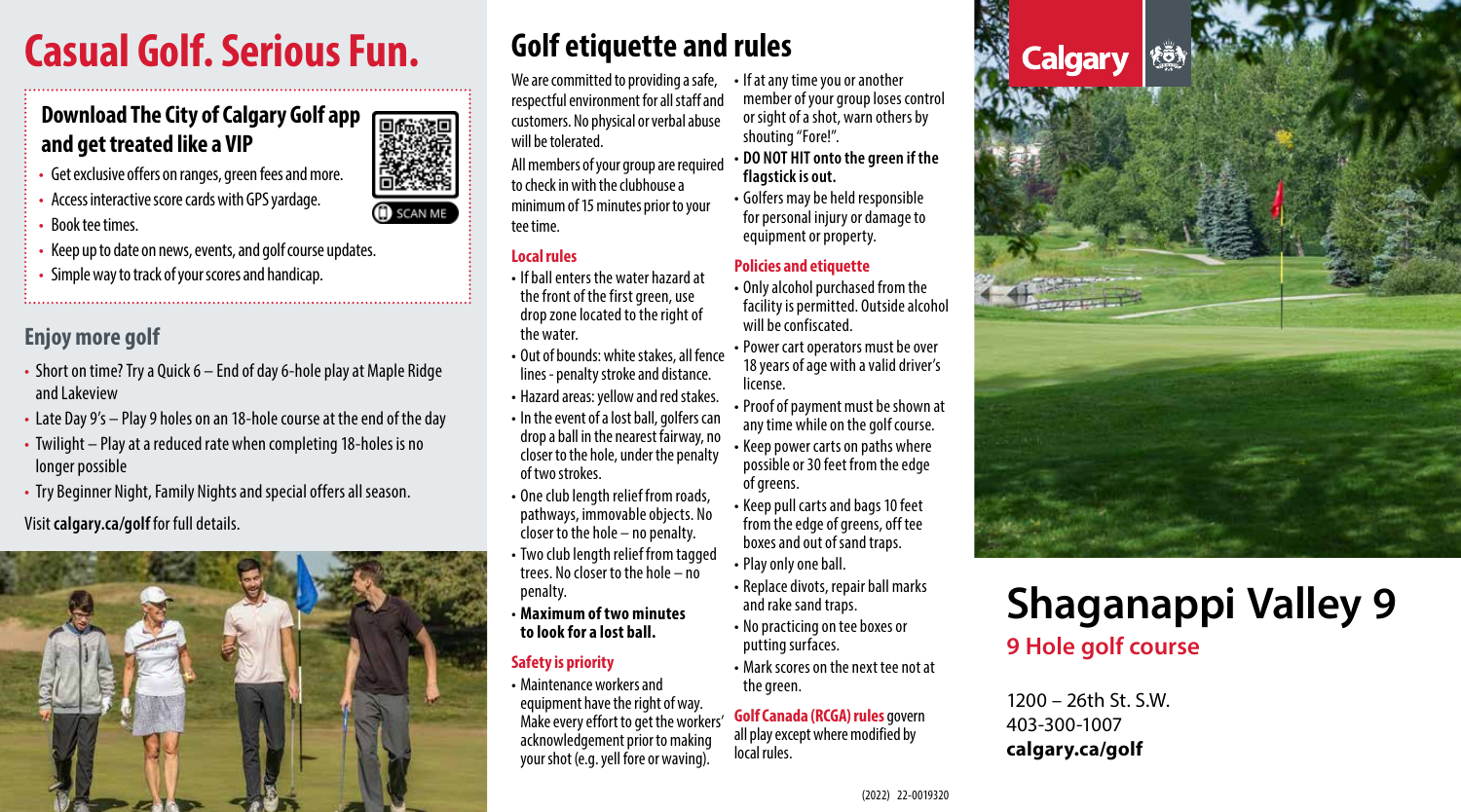| <b>HOLE</b>                 | 1    | $\overline{\mathbf{c}}$ | 3    | 4              | 5              | 6    | 7    | 8    | 9    | <b>TOTAL</b> | <b>HCP</b> | <b>NET</b> |
|-----------------------------|------|-------------------------|------|----------------|----------------|------|------|------|------|--------------|------------|------------|
| Blue<br>$0 - 20$ handicap   | 325  | 274                     | 203  | 261            | 266            | 193  | 170  | 332  | 145  | 2169         |            |            |
| White<br>$21 - 34$ handicap | 313  | 263                     | 186  | 243            | 250            | 164  | 143  | 304  | 131  | 1997         |            |            |
| Green<br>35+ handicap       | 290  | 243                     | 156  | 229            | 223            | 139  | 80   | 234  | 109  | 1703         |            |            |
| Men's/Ladies<br>handicap    | 7/7  | 9/9                     | 4/1  | 6/3            | 3/2            | 5/5  | 2/6  | 1/4  | 8/8  |              |            |            |
|                             |      |                         |      |                |                |      |      |      |      |              |            |            |
|                             |      |                         |      |                |                |      |      |      |      |              |            |            |
|                             |      |                         |      |                |                |      |      |      |      |              |            |            |
|                             |      |                         |      |                |                |      |      |      |      |              |            |            |
| Par                         | 4    | $\overline{4}$          | 3    | $\overline{4}$ | $\overline{4}$ | 3    | 3    | 4    | 3    | 32           |            |            |
|                             |      |                         |      |                |                |      |      |      |      |              |            |            |
| Max. playing time (mins)    | 0:16 | 0:14                    | 0:12 | 0:14           | 0:14           | 0:13 | 0:13 | 0:16 | 0:13 |              |            |            |
| <b>Cumulative time</b>      | 0:16 | 0:30                    | 0:42 | 0:56           | 1:10           | 1:23 | 1:36 | 1:52 | 2:05 | 2:05         |            | Thank you  |

### **Shaganappi Valley 9**



- Be considerate of others, slow play detracts from everybody's enjoyment of the game.
- Use the tee best suited to your ability.
- Continuous putting is recommended.

**PIX** 

- Play ready golf hit when ready and safe to do so, even if you're not 'away'.
- This is an intermediate to advanced skill level course.
- **You are to complete your round SLOW in the time indicated on the scorecard or less.**
	- **Marshals are authorized to enforce policies and to control speed of play (e.g., move groups have players pick up on a hole and remove players from the course.)**

### **Pace of Play Expectations. Thank you for playing ready golf.**

- Move quickly to your ball.
- You are expected to keep within one stroke of the group ahead of you.
- If you reach double the par on any hole, pick up your ball and move to the green.

| <b>Tee-off time</b> |  |  |
|---------------------|--|--|
| <b>Date</b>         |  |  |
| <b>Scorer</b>       |  |  |
| <b>Attested</b>     |  |  |

### **Bow Trail S.W.**



**Pin position on green** ◁

Back Middle Front